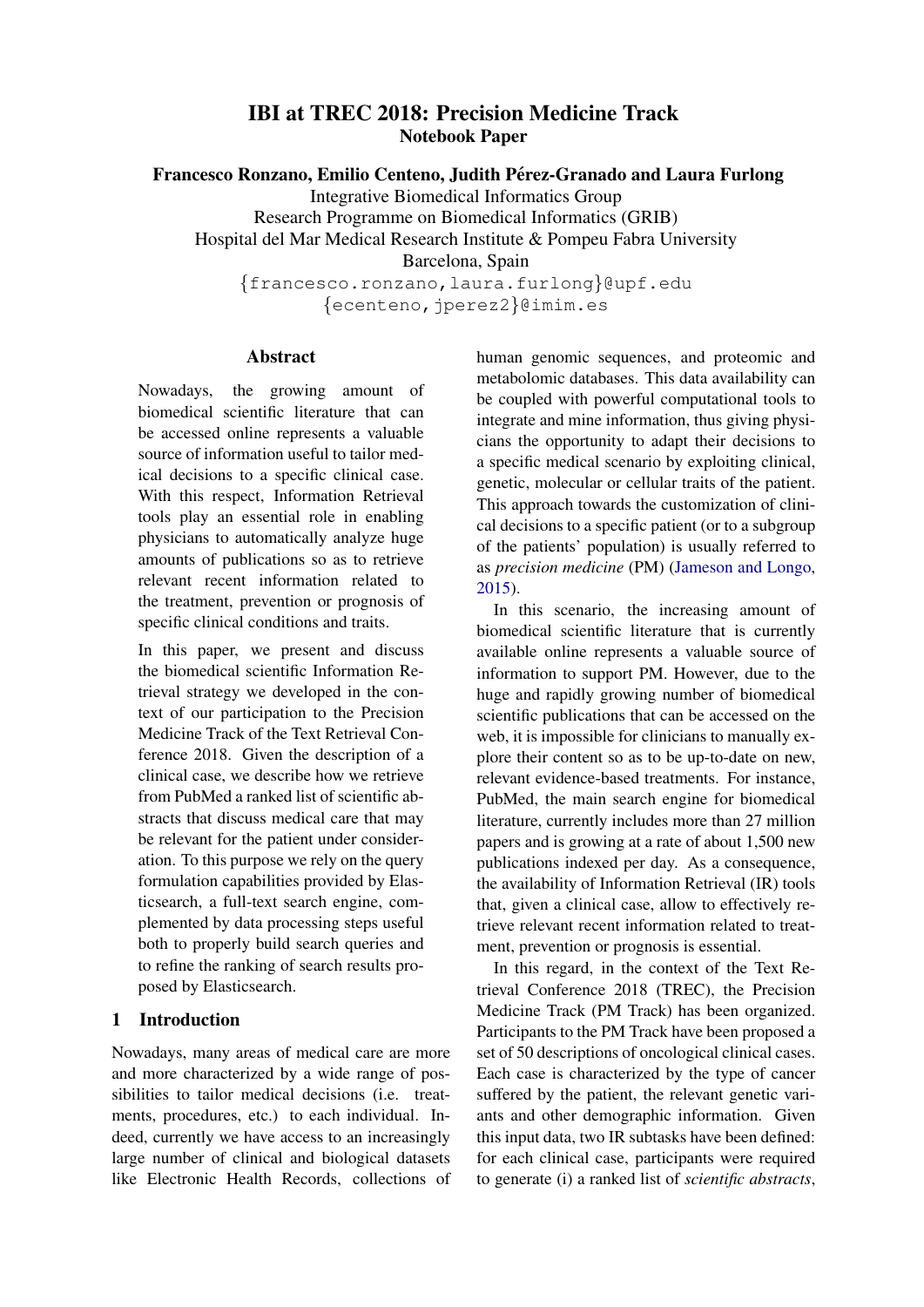mainly from PubMed, describing treatments that may be relevant for the patient and (ii) a ranked list of *clinical trials* from ClinicalTrials.gov in which the patient could be enrolled.

Here we present and discuss our participation (team: IBI PM) to the PM Track subtask related to the ranking of *PubMed abstracts*. In particular, the rest of this papers is organized in 4 sections. Section [2](#page-1-0) provides a brief overview of the PM Track dataset, considering both the clinical case descriptions and the collection of scientific abstracts. Section [3](#page-1-1) describes our IR approach by providing: the introduction to the TREC ResMarkerDB Graph (subsection [3.1\)](#page-1-2), a knowledge resource tailored to support a better ranking of Pubmed abstracts; the presentation of our data indexing approach (subsection [3.2\)](#page-2-0); the explanation of the term expansion applied to diseases, genes and variants (subsection [3.3\)](#page-2-1); the description of the our query building approach (subsection [3.4\)](#page-5-0); and finally the definition of our customized refinement of search result ranking (subsection [3.5\)](#page-6-0). Ultimately, section [4](#page-8-1) presents the results of our participation to the PM Track and section [5](#page-8-2) exposes our conclusions and future venues of research.

### <span id="page-1-0"></span>2 Dataset

A set of 50 clinical case descriptions has been proposed to the participants of the PM Track at TREC 2018. Eeach clinical case has been created by oncologists and describes the disease, genetic variants and demographic information of a patient. Table [1](#page-1-3) shows an example of a clinical case description.

For each clinical case, participants have been required to deal with the following two subtasks: retrieve a ranked list of relevant *scientific abstracts* and a ranked list of *clinical trials* of interest. In our participation to the PM Track we faced the first subtask. Thus, we focused our efforts on the retrieval of *scientific abstracts* that provide medical care information useful to deal with each specific clinical case. With respect to the collection of scientific publications to examine, PM Track organizers provided a January 2017 snapshot of PubMed complemented with a set of abstracts from the proceedings of the American Association of Cancer Research (AACR) and the American Society of Clinical Oncology (ASCO).

| <b>Disease</b> | melanoma                              |
|----------------|---------------------------------------|
| Gene           | APC loss of function                  |
|                | <b>Demographic</b>   47-year-old male |

<span id="page-1-3"></span>Table 1: Example of clinical case description of the PM Track 2018.

#### <span id="page-1-1"></span>3 Approach

This Section describes our approach to the *scientific abstracts* retrieval subtask of the PM Track. We relied on Elasticsearch<sup>[1](#page-1-4)</sup> [\(Gormley and Tong,](#page-8-3) [2015\)](#page-8-3), an open source Lucene-based full-text search engine, to index and query the collection of about 25 million scientific abstracts contemplated in the PM subtask. In particular, we complemented Elasticsearch powerful capabilities to formulate complex queries to semi-structured textual documents with: (i) an ad-hoc strategy for term expansion, useful to automatically expand the set of terms that will be exploited in Elasticsearch queries to refer to diseases, genes and gene variants; (ii) a customized approach to refine the ranking of query results generated by Elasticsearch. This approach relies on both biomedical information extracted from each scientific abstract and the contents of the TREC ResMarkerDB Graph, a knowledge resource properly built for this specific IR scenario.

In Figure [1](#page-2-2) we provide an overview of the different steps of the *scientific abstracts* retrieval approach we propose.

In the rest of this Section, we describe in detail how we indexed data and the different steps of our *scientific abstracts* retrieval strategy.

#### <span id="page-1-2"></span>3.1 The TREC ResMarkerDB Graph

In order to better refine and rank *scientific abstract* search results we build the TREC ResMarkerDB, a knowledge resource that includes structured information on biomarkers of drug response in cancer. Currently this information can be found spread across different databases and in scientific literature. Thus, TREC ResMarkerDB was created as a centralized repository to gather and provide structured, uniform access to knowledge of biomarkers of drug response in cancer. It was built based on the pipeline used for ResCur<sup>[2](#page-1-5)</sup>: homogenization, standardization, and relation constitution. Although three major changes were in-

<span id="page-1-5"></span><span id="page-1-4"></span><sup>1</sup> https://www.elastic.co/products/elasticsearch 2 http://resmarkerdb.org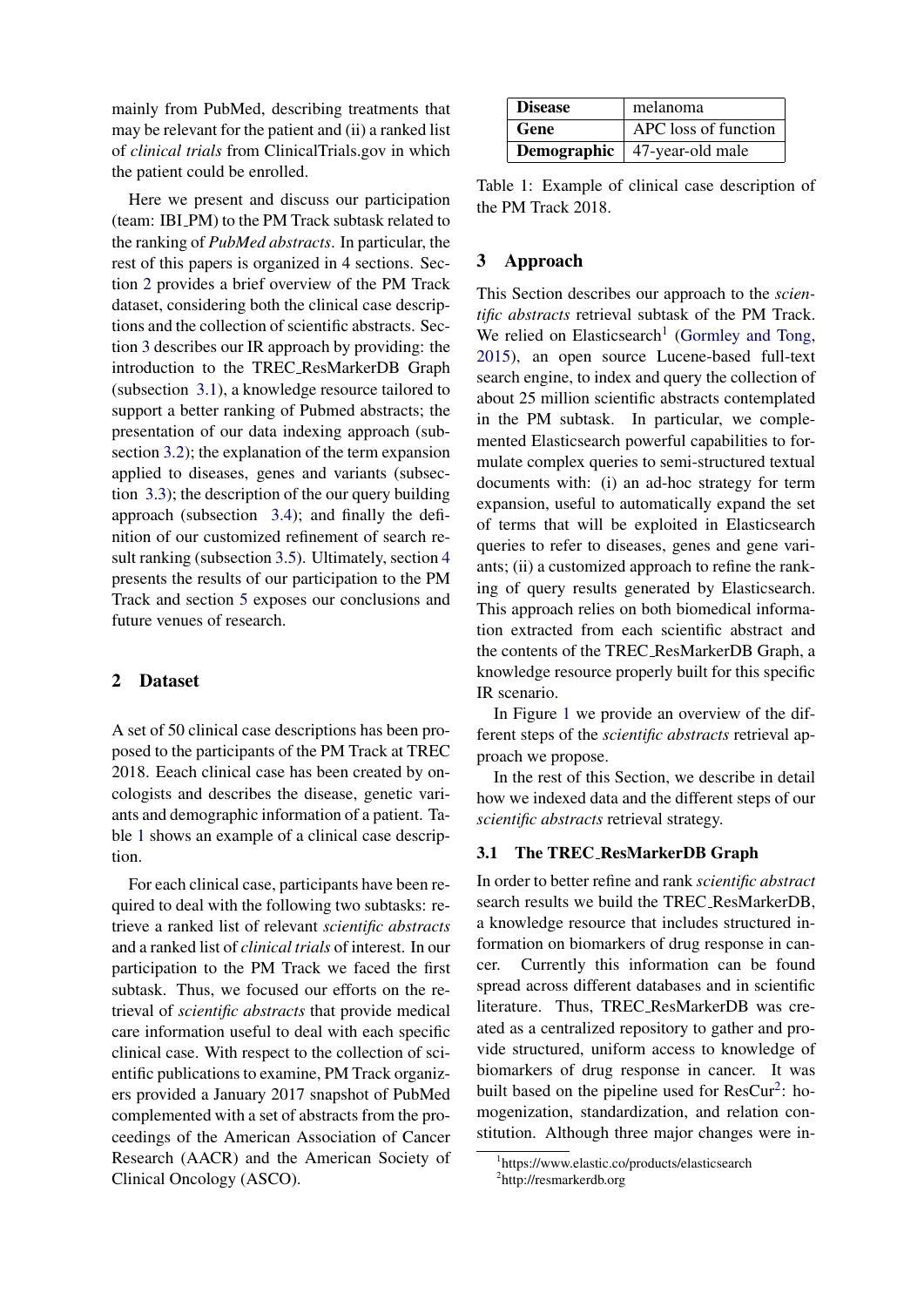

<span id="page-2-2"></span>Figure 1: Overview of PM Track approach.

troduced. Firstly, the source databases selected were: Cancer Genome Interpreter [\(Tamborero](#page-9-0) [et al.,](#page-9-0) [2018\)](#page-9-0) (v.2018/01/17), Clinical Interpretations of Variants in Cancer [\(Griffith et al.,](#page-8-4) [2017\)](#page-8-4) (v.2018/05/01), ResCur (v.2018/07/20) and COS-MIC [\(Forbes et al.,](#page-8-5) [2016\)](#page-8-5) (v.2018/05/30). Secondly, diseases and chemicals were annotated and standardized using UMLS [\(Bodenreider,](#page-8-6) [2004\)](#page-8-6), as it is a unified language system of controlled vocabularies. Finally, the information was all centralized in the association between a gene or biomarker, a disease and a drug; additionally, there is information about the evidence level and exact associated response. Table [2](#page-2-3) shows an example of some records of TREC ResMarkerDB.

#### <span id="page-2-0"></span>3.2 Data indexing

We relied on the full-text search engine Elasticsearch (version 6.2.2) in order to support indexing and querying on the *scientific abstracts* that constitute the IR document base of the PM Track 2018 (see Section [2](#page-1-0) for more details). To this purpose, we set up a three-node Elasticsearch cluster. For each abstract of a scientific publication, from

| <b>Disease</b> | <b>Biomarker</b>  | Drug       | Evid.  |
|----------------|-------------------|------------|--------|
|                | or gene           |            | level  |
| <b>COREAD</b>  | AKT1 E17K         | Cetuximab  | $CI$ . |
| <b>LUAD</b>    | <b>RET</b> fusion | Sunitinib  | ET     |
| OS             | NF1 deletion      | Trametinib | CS     |
| <b>THCA</b>    | RET M918T         | Vandetanib | GD     |

<span id="page-2-3"></span>Table 2: Snapshot of the TREC ResMarkerDB. COREAD: Colorectal carcinoma, LUAD: Lung adenocarcinoma, OS: Osteosarcoma, THCA: Thyroid carcinoma. The last column specifies the Evidence level and has the following values: CL: clinical, ET: early trials, CS: case study, GD: guidelines.

PubMed, AACR or ASCO, we indexed the following fields:

- *id*: the ID of the article (considering the PubMed ID for PubMed articles and the file name without extension for AACR or ASCO articles);
- *title*: the title of the article:
- *abstract*: the abstract of the article:
- *publication date*: the publication date of the article. We considered: (i) for PubMed articles, the most recent date that characterizes the article among the values of the DateCreated, the DateCompleted and the DateRevised XML elements as defined in the PubMed DTD<sup>[3](#page-2-4)</sup>; (ii) for AACR or ASCO articles, the year of publication.

## <span id="page-2-1"></span>3.3 Term expansion: diseases, gene and variants

As shown in Figure [1,](#page-2-2) given a clinical case description, the first step of our *scientific abstracts* IR strategy is term expansion. It involves the collection of alternative expressions to describe both the disease(s) suffered from the patients and their genetic variant(s). To this purpose we relied on the Unified Medical Language System (UMLS) [\(Bo](#page-8-6)[denreider,](#page-8-6) [2004\)](#page-8-6) (see Subsection [3.3.1\)](#page-3-0) to expand gene and disease names. We also exploted the NCI Thesaurus OBO Edition (NCIT) [\(Musen et al.,](#page-8-7) [2011\)](#page-8-7) and manually created sets of synonyms to deal with gene variants (see Subsection [3.3.2\)](#page-3-1).

<span id="page-2-4"></span><sup>&</sup>lt;sup>3</sup>Access https://www.nlm.nih.gov/bsd/licensee/ elementsdescriptions.html for a complete description of the daterelated information associated to each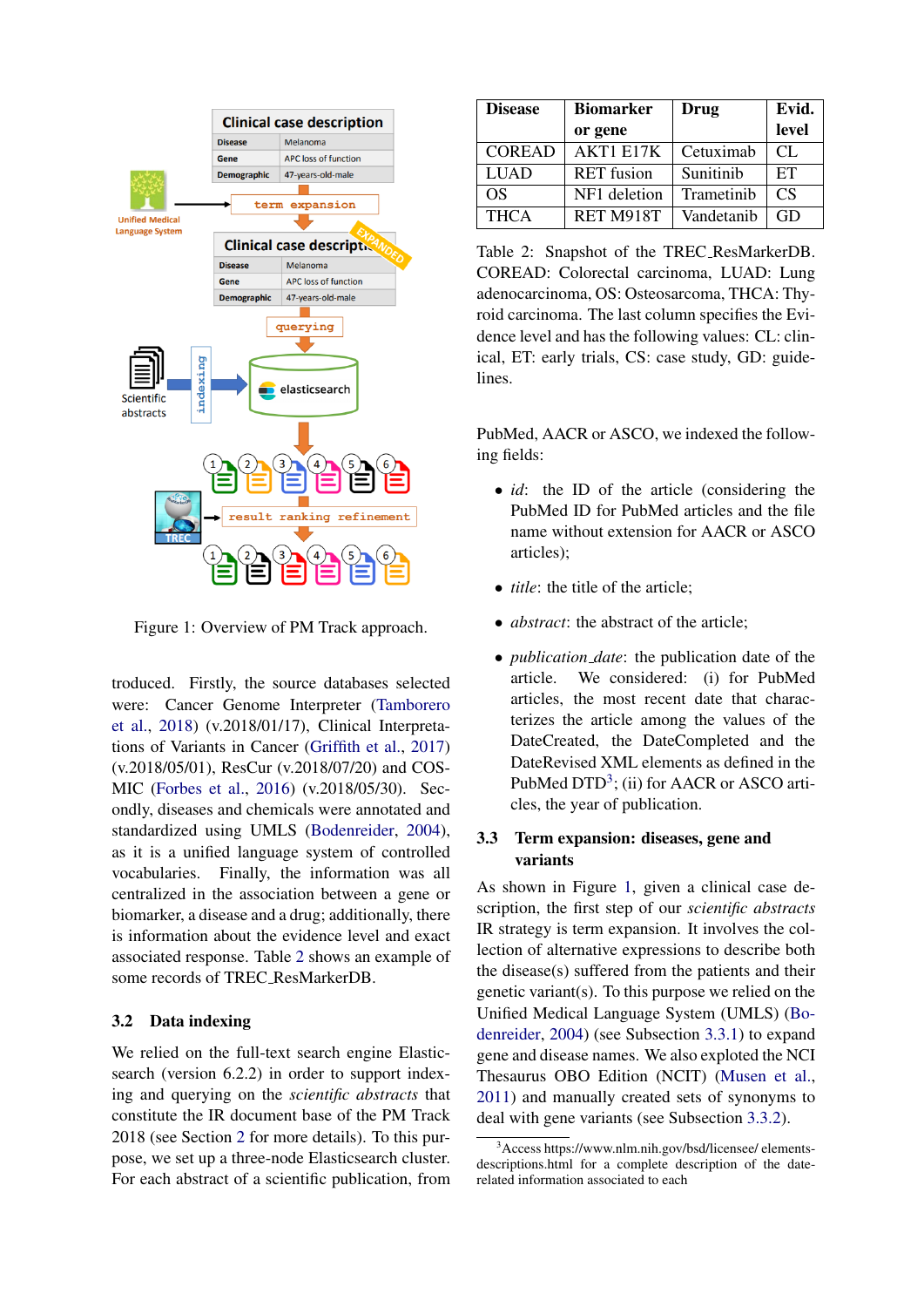## <span id="page-3-0"></span>3.3.1 UMLS-based disease and gene term expansion

The objective of the disease and gene term expansion is to support the formulation of queries with a higher recall by gathering alternative expressions useful to refer to the diseases and genes mentioned in the clinical case descriptions. With this respect, the 2017AB version of the UMLS has been exploited as follows: given a disease or gene term, both synonyms and terms referring to more specific concepts were retrieved. We implemented a term expansion procedure consisting of the following steps:

- 1. retrieval of synonym CUIs: given the gene or disease label L, we queried the UMLS Metathesaurus and Semantic Network for all Concept Unique Identifiers (CUIs) that have an English label equal to L. Then, diseases and genes were treated distinctly as follows:
	- if  $L$  is a disease it was checked whether the CUI belongs to one of the following UMLS semantic types: Congenital Abnormality (T019), Acquired Abnormality (T020), Finding (T033), Injury or Poisoning (T037), Pathologic Function (T046), Disease or Syndrome (T047), Mental or Behavioral Dysfunction (T048), Cell or Molecular Dysfunction (T049), Experimental Model of Disease (T050), Sign or Symptom (T184), Anatomical Abnormality (T190) or Neoplastic Process (T191);
	- if  $L$  is a gene it was examined if the CUI belongs to the UMLS semantic type Gene or genome (T028) and is included in one of the following sources: the Medical Subject Headings MeSH (MSH), the National Cancer Institute (NCI) Thesaurus (NCI) or the HUGO Gene Nomenclature (HGNC);

The employed set of UMLS sources and semantic types exploited were identified by manual exploration and iterative refinement of term expansion results.

2. retrieval of hyponym CUIs: by relying on the UMLS Semantic Network, for each synonym CUI retrieved by the previous step, we gathered all the CUIs of child concepts up to a depth level of 3 for diseases, and 1 for

genes<sup>[4](#page-3-2)</sup>. We considered the parent-child relations "has child (CHD)" and "has narrower" (NR) formalized in the UMLS Semantic Network. We filtered all the hyponym CUIs by means of the same constraints over semantic type and source already exploited in the previous step;

3. CUI lists enrichment: we enriched each list of CUIs previously created (synonym CUIs and hyponym CUIs) by including all the other UMLS CUIs related by the source asserted synonymy (SY) relation to at least one CUI of the list.

As final result of the term expansion process, we retrieved all the English labels associated to each CUI belonging to these two lists. Thus we created for each initial disease and gene term two lists of terms: the list of synonyms and the list of hyponym terms. An overview of the number of CUIs and terms collected as a result of the UMLS-based disease and gene term expansion is shown in Table [3](#page-4-0) and Table [4](#page-4-1) respectively. In particular, the disease term expansions generated up to 85 synonyms for each disease term ('acute myeloid leukemia'), while the gene term expansion generated up to 54 synonyms for each gene term ('ERBB2'). When we considered the hyponym concepts up to a depth of three, for diseases the expansion process generates up to 2,706 more specific terms ('sarcoma'), while for genes the hyponym concepts up to a depth of one level managed to gather up to 27 hyponym terms ('CDKN2A').

### <span id="page-3-1"></span>3.3.2 Gene variants expansion

According to their nature, variants were expanded following different patterns. In particular, we identified two ways to express variants: (i) non-linguistic variants and (ii) linguistic variants. While non-linguistic variants are identified by means of a specific code-based convention (e.g. V600R, V600K, etc.), linguistic variants are described by means of a linguistic expression like: 'amplification', 'loss of function' or 'deletion'.

Non-linguistic variants were mapped to their RSID, when possible, using Biomart Ensembl tool (Ensembl Genes and Variation, version

<span id="page-3-2"></span><sup>&</sup>lt;sup>4</sup>The final depth levels chosen to gather hyponyms of gene and disease concepts have been identified by comparing term expansion results with depth level of 1, 3, 5 and 7 for both diseases and genes.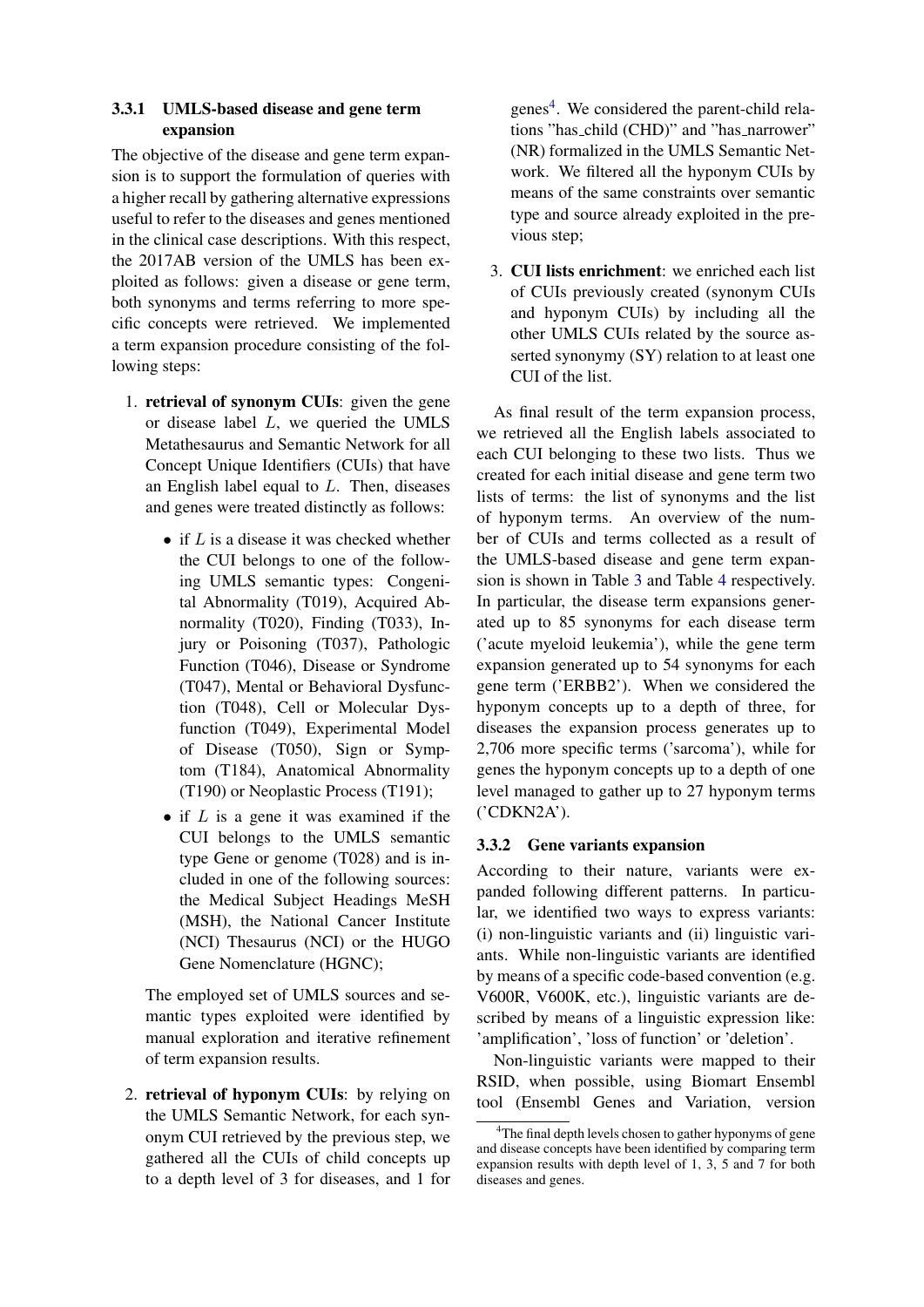| <b>DISEASE TERM</b>               | Num. CUIs in syn. list           | Num. syn. terms | Num. CUIs in hypo. list | Num. hypo. terms |
|-----------------------------------|----------------------------------|-----------------|-------------------------|------------------|
| acute myeloid<br>leukemia         | $\overline{3}$                   | $\overline{85}$ | $\overline{128}$        | 949              |
| adenoid cystic<br>carcinoma       | $\mathbf{1}$                     | 16              | 34                      | 208              |
| anaplastic large<br>cell lymphoma | $\mathbf{1}$                     | 29              | 41                      | 127              |
| <b>basal</b> cell<br>carcinoma    | $\overline{2}$                   | 27              | $\overline{44}$         | 179              |
| breast<br>cancer                  | $\overline{2}$                   | 51              | 162                     | 835              |
| cholangio-<br>carcinoma           | $\overline{2}$                   | $\overline{26}$ | 67                      | 249              |
| colorectal<br>cancer              | $\overline{4}$                   | 51              | 134                     | 587              |
| esophageal<br>cancer              | $\overline{2}$                   | 41              | 91                      | 479              |
| gastric<br>cancer                 | $\overline{2}$                   | 38              | 82                      | $\overline{450}$ |
| glioblastoma                      | 2                                | 22              | $\overline{41}$         | 201              |
| glioma<br>head and neck           | $\overline{2}$<br>$\overline{1}$ | 26<br>11        | 252<br>112              | 1207<br>1006     |
| squamous cell<br>carcinoma        |                                  |                 |                         |                  |
| leukemia                          | $\mathbf{1}$                     | 24              | 277                     | 2153             |
| lung cancer                       | 3<br>1                           | 60              | 150                     | 974<br>61        |
| medullary<br>thyroid<br>carcinoma |                                  | 28              | 12                      |                  |
| melanoma                          | $\mathbf{1}$                     | $1\overline{4}$ | 146                     | 613              |
| neuroblastoma                     | $\mathbf{1}$                     | 6               | 58                      | 189              |
| non-small cell<br>carcinoma       | 1                                | $\overline{4}$  | 65                      | 472              |
| papillary<br>thyroid<br>carcinoma | $\mathbf{1}$                     | 28              | 25                      | 103              |
| prostate cancer                   | 2                                | 31              | 61                      | 307              |
| sarcoma                           | $\mathbf{1}$                     | 27              | 621                     | 2706             |
| thyroid<br>cancer                 | $\mathbf{1}$                     | 21              | 41                      | 270              |

<span id="page-4-0"></span>Table 3: Result of UMLS-based disease term expansion (syn.: synonym, hypo.: hyponym, num.: number).

| <b>GENE TERM</b>        | $-$   Num. CUIs in syn. list | Num. syn. terms | Num. CUIs in hypo. list | Num. hypo. terms |
|-------------------------|------------------------------|-----------------|-------------------------|------------------|
| <b>ABL1</b>             |                              | $\overline{12}$ | $\overline{1}$          | $\overline{8}$   |
| <b>ALK</b>              | $\overline{2}$               | $\overline{11}$ | $\overline{1}$          | $\overline{6}$   |
| $\overline{\text{APC}}$ | $\overline{2}$               | $\overline{20}$ | $\overline{1}$          | $\overline{12}$  |
| <b>BRAF</b>             | $\overline{1}$               | 10              | $\mathbf{1}$            | $\overline{12}$  |
| CDK <sub>6</sub>        | $\mathbf{1}$                 | 6               | $\mathbf{1}$            | $\overline{7}$   |
| <b>CDKN2A</b>           | $\mathbf{1}$                 | $\overline{51}$ | $\mathbf{1}$            | $\overline{27}$  |
| <b>EGFR</b>             | $\overline{1}$               | $\overline{12}$ | $\overline{1}$          | $\overline{15}$  |
| ERBB2                   | $\overline{2}$               | $\overline{54}$ | $\overline{1}$          | $\overline{10}$  |
| FGFR1                   | $\overline{2}$               | $\overline{32}$ | $\mathbf{1}$            | 22               |
| FLT3                    | $\overline{2}$               | $\overline{13}$ | $\mathbf{1}$            | $\overline{8}$   |
| <b>IDH1</b>             | $\frac{1}{1}$                | $\overline{11}$ | $\mathbf{1}$            | $\overline{10}$  |
| $\overline{\text{KIT}}$ | $\overline{3}$               | $\overline{21}$ | $\mathbf{1}$            | $\overline{8}$   |
| MDM <sub>2</sub>        | $\overline{1}$               | $\overline{9}$  | $\overline{1}$          | 10               |
| <b>MET</b>              | $\overline{\mathbf{3}}$      | $\overline{25}$ | $\mathbf{1}$            | 10               |
| NF <sub>1</sub>         | $\mathbf{1}$                 | 23              | $\mathbf{1}$            | 7                |
| <b>NRAS</b>             | $\overline{2}$               | $\overline{17}$ | $\mathbf{1}$            | $\overline{11}$  |
| NTRK1                   | $\overline{2}$               | 20              | $\overline{1}$          | $\overline{10}$  |
| PTCH <sub>1</sub>       | $\overline{1}$               | 8               | $\mathbf{1}$            | 13               |
| <b>PTEN</b>             | $\overline{1}$               | $\overline{9}$  | $\mathbf{1}$            | $\overline{14}$  |
| <b>RET</b>              | $\overline{\mathbf{3}}$      | $\overline{25}$ | $\mathbf{1}$            | $\overline{11}$  |
| ROS <sub>1</sub>        | $\overline{1}$               | 10              | $\overline{1}$          | $\overline{8}$   |
| <b>TP53</b>             | $\overline{2}$               | $\overline{32}$ | $\overline{2}$          | 16               |

**r** 

<span id="page-4-1"></span>Table 4: Result of UMLS-based gene term expansion (syn.: synonym, hypo.: hyponym, num.: number).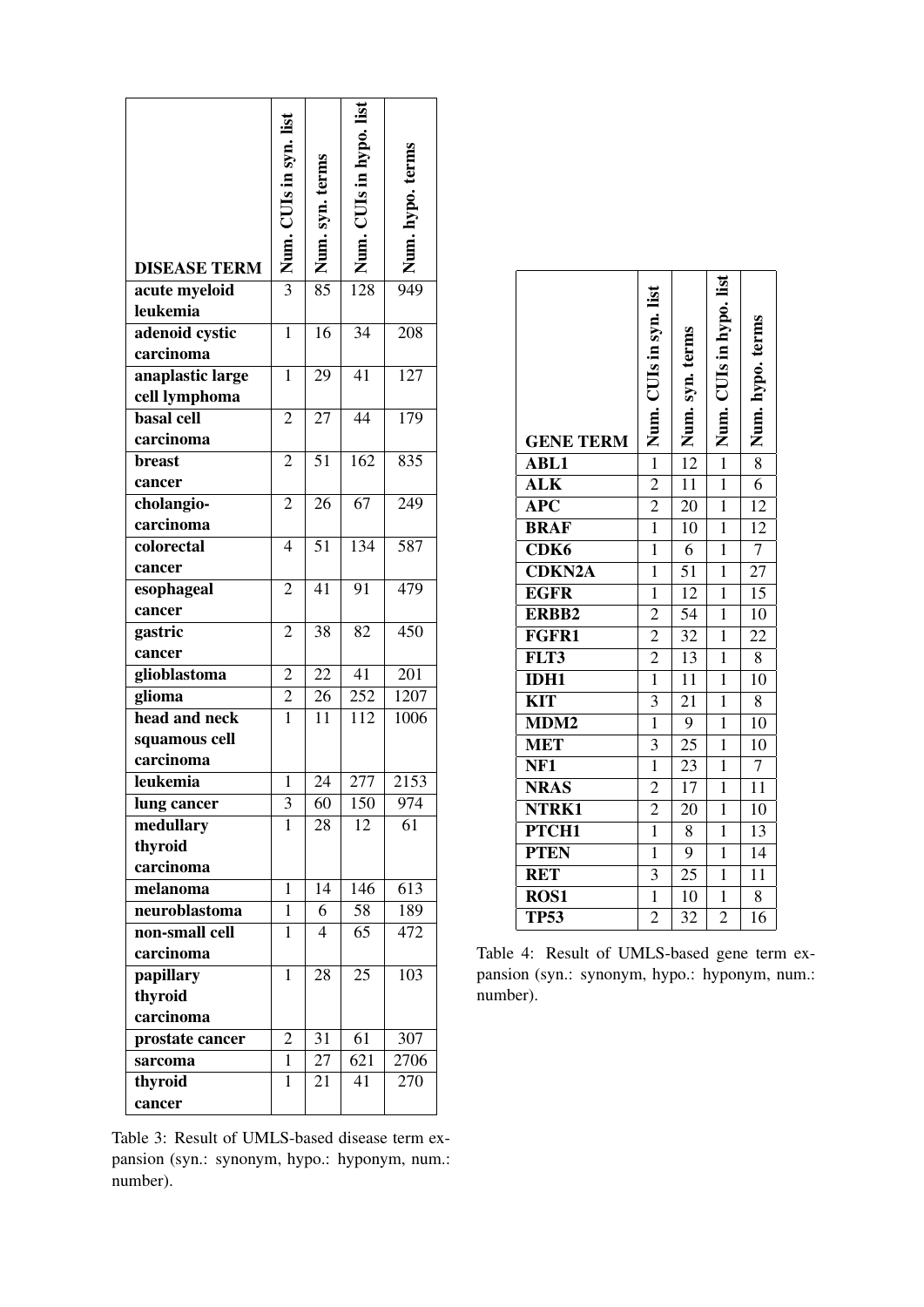91) [\(Kersey et al.,](#page-8-8) [2009\)](#page-8-8). Regarding linguistic variants, their description was expanded by means of a set of synonyms provided by different ontologies like NCI Thesaurus, OBO Edition (NCIT). For instance, the expressions 'copy number alteration' and 'CNA' were added as synonyms of the linguistic variant 'amplification'.

## <span id="page-5-0"></span>3.4 Query building

By properly assembling the set of terms generated by the term expansion (see Subsection [3.3\)](#page-2-1), we could proceed with the query building. The Elasticsearch query had to be useful to retrieve the ranked list of the top-10,000 most relevant *scientific abstracts*. In this Section we describe how we formulated such query. And, in the next Subsection [\(3.5\)](#page-6-0) we will specify the approach we followed to refine the ranking of the set of 10,000 query results returned by Elasticsearch: in this way we generate the final PM Track 2018 results that include the top-1,000 most relevant *scientific abstracts* for each clinical case description.

When building queries we relied on Elasticsearch support for query term boosting. When a term-based query is formulated in Elasticsearch, a term boost score can be specified for each search term contemplated by the query. In this way it is possible to tune the relative relevance of that term in ranking query results (in our case *scientific abstracts*). In general, the relevance of a document is defined by the contributions of all the search terms that appear in that document. By default each search term is given a boost score equal to 1. But, by changing the boost score, the computation of the relevance score of a document changes. So, if we assign a boost score of 2 to a term, it will bring twice the contribution of a term with boost score of 1.

First we analyzed the Elasticsearch query results of several term boosting configuration. Then, we consequently defined the following boosting rules:

- if a query term appears in the title it is assigned a boost score of 8;
- if a query term appears in the abstract text it is assigned a boost score of 3;
- if a query term is a disease / gene mentioned in the clinical case description or one of its synonyms it is assigned a boost score of 5;
- if a query term is a hyponym of a disease / gene mentioned in the clinical case description it is assigned a boost score of 2;
- if a term is a non-linguistic gene variant mentioned in the clinical case description it is assigned a boost score of 35;
- if a term is a linguistic gene variant mentioned in the clinical case description, or one of its synonyms, it is assigned a boost score of 25.

We also created a list of 21 terms and expressions related to precision medicine (e.g. 'Precision Medicine', 'Personalized medicine', 'PM','customized medicine', 'Tailored treatment','Patient-specific treatment', 'Molecular diagnostics', etc.) and assigned to each one of these terms a boost score equal to 20.

Hereafter we present an example considering all the term boosting scores defined before. If we find in the abstract of a paper an occurrence of a disease / gene mentioned in the clinical case description or one of its synonyms derived by term expansion, such matching term will have a final boost score equal to 15. That is 5 multiplied by 3: 5 because the term is a disease / gene mentioned in the clinical case description or one of its synonyms and 3 because it occurs in the abstract of the paper.

As far as it concerns the match of multi-word linguistic gene variants (e.g. 'loss of function'), we performed the search for these expressions by specifying a slop value equal to 4. This strategy was followed by taking into account both the main linguistic variant and its synonyms (e.g. 'copy number alteration' and its synonym 'CNA'). Thus, we considered as valid matches the cases in which the words of the multi-word expression are separated by at most 4 other words (e.g. 'loss of specific function' represent a match for the search term 'loss of function').

In order for a *scientific abstract* to be considered as a candidate search result of an Elasticsearch query, the abstract should: (i) match at least one term among the set of gene and disease terms derived by term expansion (by considering the term mentioned in the clinical case description together with its synonyms and hyponyms), (ii) possibly match also a gene variant (non-linguistic or linguistic one) and (iii) possibly match one or more expressions belonging to the list of 21 precision medicine related terms. Moreover, we considered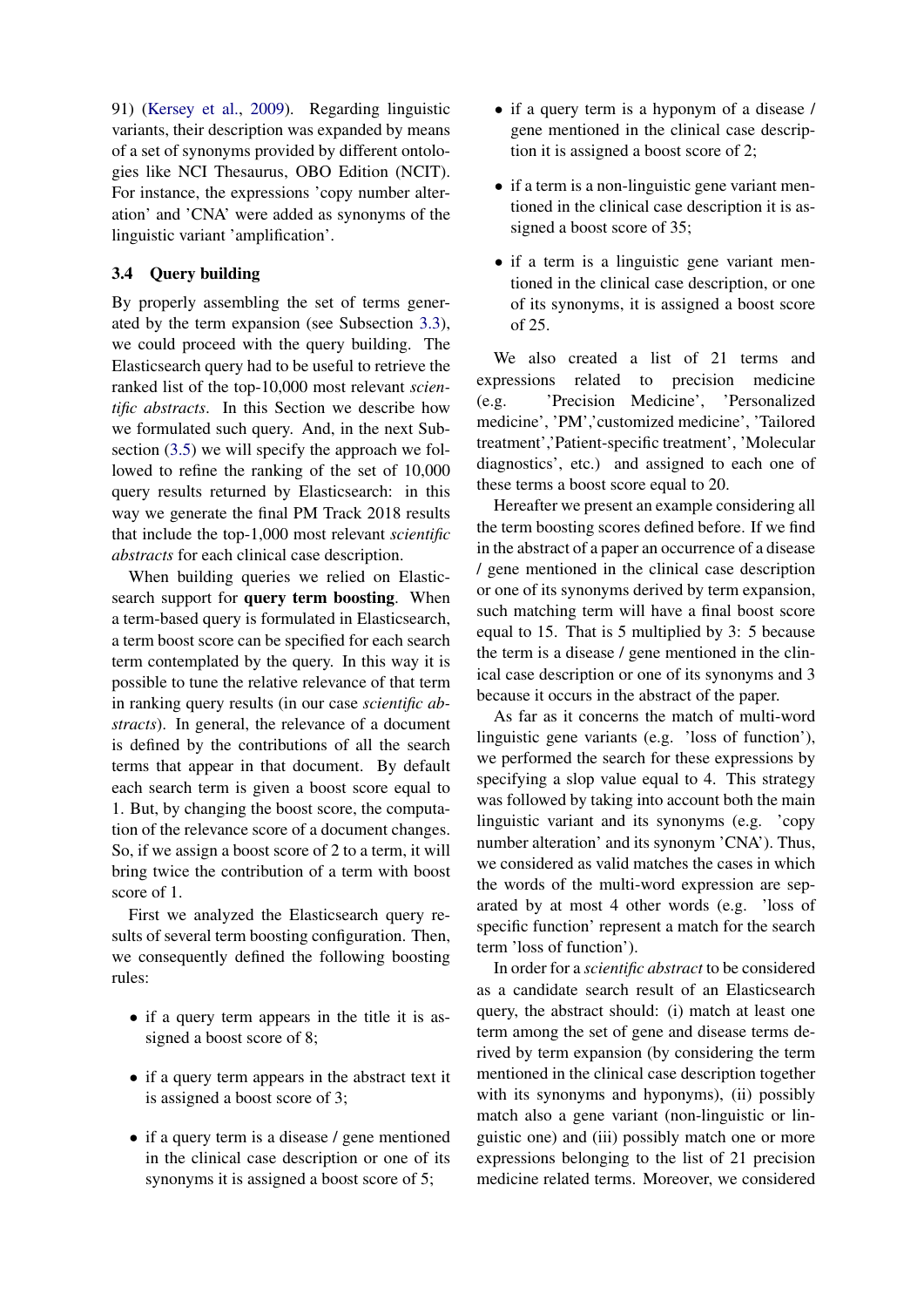as candidate results for our queries only papers with non empty abstract texts.

## <span id="page-6-0"></span>3.5 Refinement of query result ranking

By performing the Elasticsearch query described in Subsection [3.4,](#page-5-0) we retrieved the 10,000 topranked *scientific abstracts* for each clinical case description. For each search result (i.e. abstract) Elasticsearch computes a relevance score. This score is used to rank the result with respect to the other ones; in this way it is possible to quantify the relative relevance of each abstract in answering the considered query. The starting point of this subsection is the ranked list of 10,000 *scientific abstracts* retrieved by Elasticsearch for each clinical case description. Then, here we explain how, in addition to the Elasticsearch relevance score, we computed and combined a set of other custom document relevance scores so as to determine the final relevance score (*finalRelevanceScore*) of each abstract. Such score is exploited to generate, for each clinical case, the final ranking of *scientific abstracts*, thus allowing us to select the top-1,000 most relevant ones that constitute the results of the PM Track 2018.

To support the computation of the  $finalRelevanceScore$ , as a pre-processing step, we retrieved a list of chemicals from UMLS according to their semantic type. To this purpose the semantic types considered were inferred from the semantic types of known chemicals used in treatments for breast cancer and colorectal cancer. These treatments were extracted from ResMarkerDB. We then identified all the mentions of a chemical matching one of the selected semantic types in both the title and the abstract of each paper.

We computed the  $finalRelevanceScore$  of the 10,000 top-ranked *scientific abstracts* retrieved by Elasticsearch for each clinical case by means of the following formula, by relying on a custom combination of a varied set of document relevance scores.

 $finalRelevanceScore =$  $2.0 * ESscoreNorm +$  $1.0 * ResMarkDBscore +$  $0.75 * numDisMatchAll\_EXAMPLEXACT +$  $0.25 * numDisMatchAll_HYPO +$  $0.90 * numGenMatchAll$   $EXACT +$ 0.5 ∗ numChemMentions

In particular, the computation of the  $finalRelevanceScore$  is based on the following contributions:

- Normalized Elasticsearch relevance score  $(ESscoreNorm)$ : the relevance score given by Elasticsearch to each document retrieved by the query (normalized to the interval  $[0, 1]$ :
- 'TREC ResMarkerDB' score  $(ResMarkDB score)$ : after identifying mentions of chemicals in the title and abstract of scientific articles (as explained before in this Section), we considered all the abstracts that include mentions of at least one gene, one chemical and one disease. Each (gene, chemical, disease) combination occurring in these abstracts was evaluated using the TREC ResMarkerDB (see Subsection [3.1\)](#page-1-2). This centralized repository assessed the current knowledge regarding the response (e.g. sensitive or resistant) and the evidence level (e.g. preclinical level, clinical level or guidelines) of the reported association. To finally generate a score in the interval  $[0, 1]$ documents without the occurrence of any (gene, chemical, disease) combination were scored 0. If there was more than one (gene, chemical, disease) combination matching in TREC ResMarkerDB, the highest score was kept.
- $numDisMatchAll$  EXACT  $/$  $numGenMatchAll\_EXAMPLE$  is the number of occurrences of the disease / gene term mentioned in the clinical case description, or one of its synonyms (derived by term expansion), considering the title and abstract of a retrieved paper;
- $numDisMatchAll_HYPO$  is the number of occurrences of a disease term that is a hyponym of the disease mentioned in the clinical case description (derived by term expansion), considering the title and abstract of a retrieved paper;
- $numChemMentions$  is the number of different chemicals mentioned considering the title or abstract of a retrieved paper.

The values of  $numDisMatchAll\_EXACT$ , numGenM atchAll EXACT,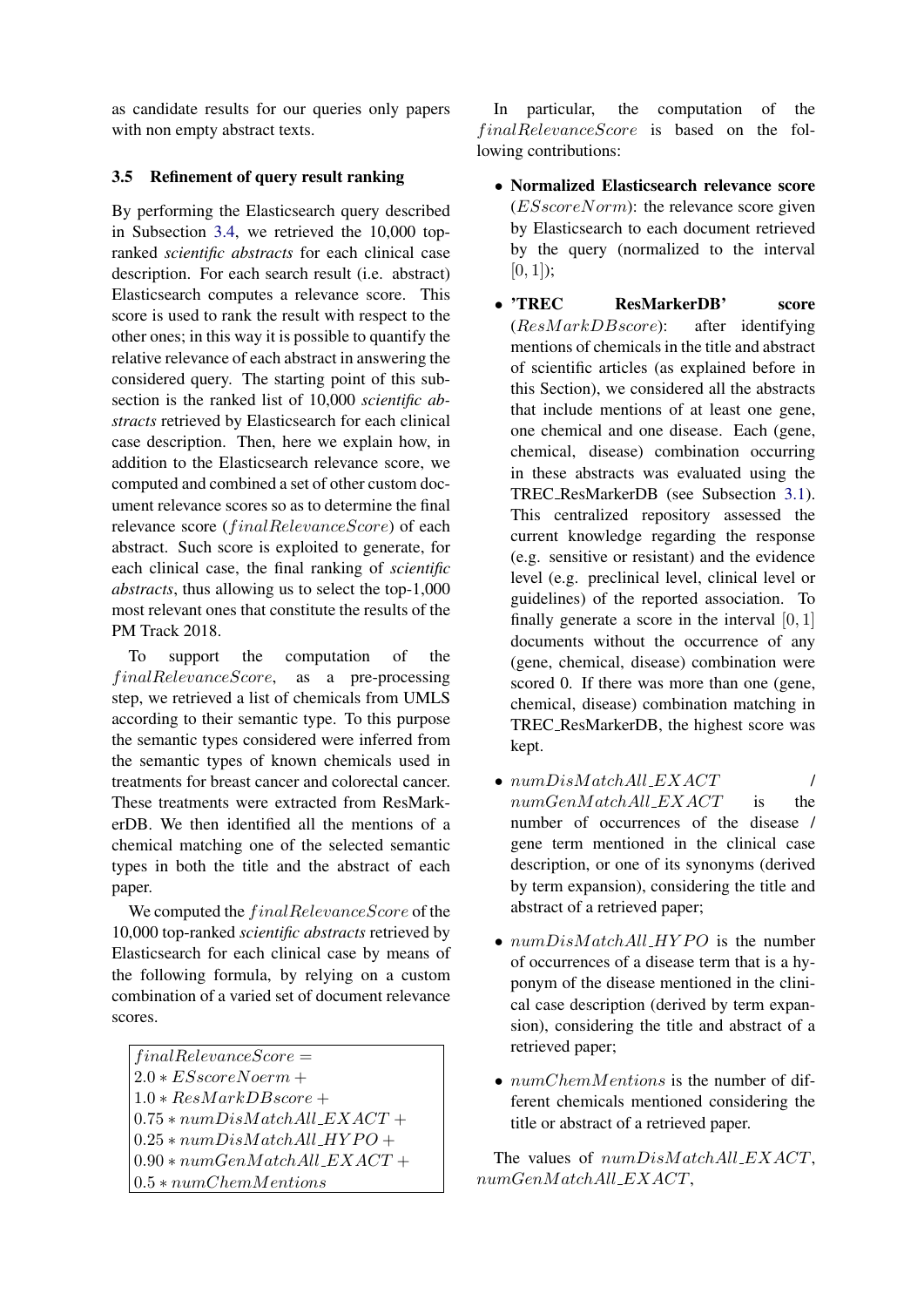## $numDisMatchAll_HYPO$  and

numChemMentions were all normalized to the interval  $[0, 1]$  by considering the range of values occurring in the 10,000 top-ranked *scientific abstracts* retrieved by Elasticsearch. The weight of each member of the previous formula has been defined by a trial and error approach, by evaluating the *finalRelevanceScore* obtained by different weights' combinations.

After performing the refinement of query results, we could compute the finalRelevanceScore of each one of the 10,000 top-ranked *scientific abstracts* retrieved by Elasticsearch for each clinical case. We submitted three runs to PM Track subtask related to the ranking of *scientific abstracts*. Each run is characterized by a specific approach to select the ranked list of 1,000 abstracts to consider as the final results of the PM Track 2018, starting from the set of 10,000 abstracts retrieved by Elasticsearch and ranked by their  $finalRelevanceScore$ . Hereafter we describe the approach we followed in each run.

**Run 1:** we started off with the set of 10,000 abstracts retrieved by Elasticsearch. We then selected the final list of top-1,000 abstracts to consider as the 'Run 1' results of the PM Track 2018. These consisted on documents from the following subgroups (understanding all the documents of the first subgroup as the top-ranked set, then all the ones from the second subgroup, etc.):

- abstracts with at least one mention of a disease (synonym or hyponym term), a gene (synonym or hyponym term) and a variant in the title;
- abstracts with at least one mention of a disease (synonym or hyponym term) and a gene (synonym or hyponym term) in the title and no variant mentions;
- abstracts with at least one mention of a disease (synonym or hyponym term), a gene (synonym or hyponym term) and a variant considering both title and abstract;
- abstracts with at least one mention of a disease (synonym or hyponym term) and a gene (synonym or hyponym term) considering both title and abstract and no variant mentions;
- abstracts with one mention of a disease (synonym or hyponym term) or (XOR) one mention of a gene (synonym or hyponym term) together with one or more variant mentions, considering both title and abstract;
- abstracts with one mention of a disease (synonym or hyponym term) or (XOR) one mention of a gene (synonym or hyponym term) considering both title and abstract and no variant mentions;

In each subgroup, documents are ordered by their  $finalRelevanceScore$  and, in case of equal  $finalRelevanceScore$  by their publication date.

Run 2: with respect to 'Run 1', in 'Run 2' we do not gave precedence to term matches in the title with respect to term matches in the abstract text. As a consequence, again, we started off with the set of 10,000 abstracts retrieved by Elasticsearch. We then selected the final list of top-1,000 abstracts to consider as result of the PM Track 2018. The documents were selected by considering those from the following subgroups (again, understanding all the documents of the first subgroup as the top-ranked set, then all the ones from the second subgroup, etc.):

- abstracts with at least one mention of a disease (synonym or hyponym term), a gene (synonym or hyponym term) and a variant, considering both title and abstract
- abstracts with at least one mention of a disease (synonym or hyponym term) and a gene (synonym or hyponym term), considering both title and abstract (no variant mentions)
- abstracts with one mention of a disease (synonym or hyponym term) or (XOR) one mention of a gene (synonym or hyponym term) eventually with one or more variant mentions, considering both title and abstract

As for other runs, in each subgroup, documents are ordered by their  $finalRelevanceScore$  and in case of equal  $finalRelevanceScore$  by their publication date.

Run 3: in 'Run 3' we ranked documents by matching the age of the patient specified by each clinical case description with the set of age-ranges mentioned in the abstract, if any. In particular, we extracted age-ranges of patients from the 10,000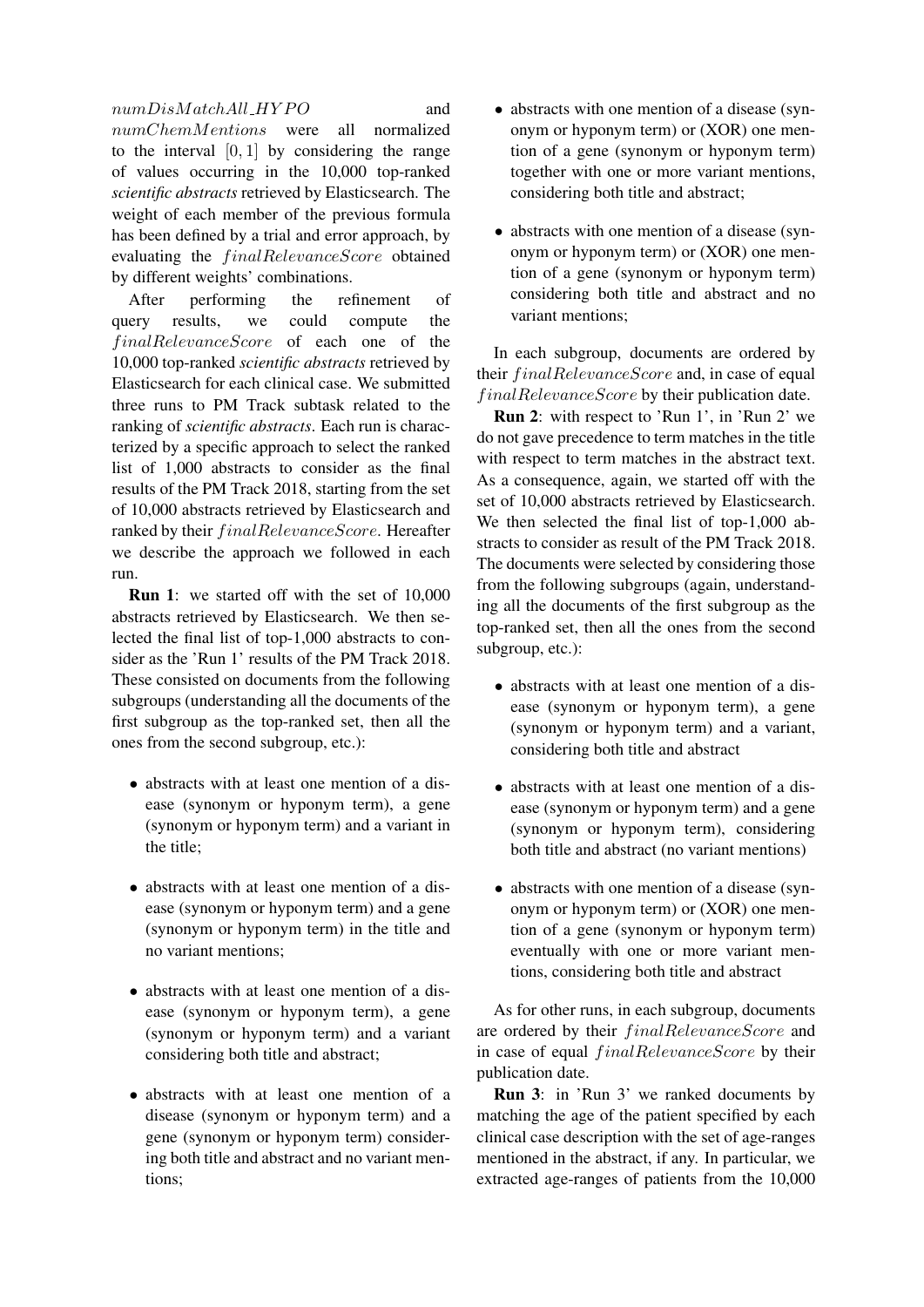top-ranked *scientific abstracts* retrieved by Elasticsearch (e.g. "between X and Y years old", "aged  $X - Y$  years"), where available. To this purpose we exploited a set of linguistic rules built by means of the JAPE tool<sup>[5](#page-8-9)</sup>. Thus, given the age of the patient specified by the clinical case description, we were able to identify all the abstracts in which such age is included in one or more ageranges occurring in the same document. As a consequence, we selected the final list of top-1,000 abstracts to consider as result of the PM Track 2018 by considering those from the following two subgroups (understanding all the documents of the first sub-group as the top-ranked set, then all the ones from the second sub-group):

- abstracts with one or more age-ranges including the age of the patient;
- abstract with age-ranges not including the age of the patient or without any age-range specified.

Inside each one of these two subgrous the abstracts were ordered by the same approach defined for 'Run 1' (all the documents of the first subgroup defined for 'Run 1' and with one or more agerange matches as the top-ranked set, then all the ones from the second subgroup defined for 'Run 1' and with one or more age-range matches, etc.). But, first we considered the abstracts matching the age-ranges and then the remaining abstracts up to reaching a maximum of 1,000.

#### <span id="page-8-1"></span>4 System performance

Among the three run submitted (see Subsection [3.5\)](#page-6-0) the approach followed in the 'Run 1' is the one that obtained the best overall evaluation scores in the PM Track 2018. In Figure [2,](#page-9-1) Figure [3](#page-9-2) and Figure [4,](#page-10-0) we show the evaluation results of our 'Run 1' by means of different parameters. In particular we consider the following system evaluation metrics: the Normalized Discounted Cumulative Gain in Figure [2,](#page-9-1) the Precision@10 in Figure [3](#page-9-2) and the R-precision in Figure [4.](#page-10-0) Those evaluation results are shown for each one of the 50 clinical case descriptions and, together with the median and best result obtained by all the participating teams of the PM Track 2018.

#### <span id="page-8-2"></span>5 Conclusions and future work

In this paper we presented and discussed our participation to the Precision Medicine Track organized in the context of Text Retrieval Conference 2018 (TREC). In particular, we described in detail our approach to retrieve from PubMed and other repositories of biomedical scientific publications, papers that propose medical cares relevant to a specific clinical case. As future venues of research, we would like to perform an in depth evaluation of the different steps of the Information Retrieval strategy we developed in order to improve both its effectiveness and efficiency. We would also like to set up and make available online a Precision Medicine search engine that implements the scientific abstract search approach proposed.

#### References

- <span id="page-8-6"></span>Olivier Bodenreider. 2004. The unified medical language system (umls): integrating biomedical terminology. *Nucleic acids research* 32(suppl\_1):D267-D270.
- <span id="page-8-5"></span>Simon A Forbes, David Beare, Harry Boutselakis, Sally Bamford, Nidhi Bindal, John Tate, Charlotte G Cole, Sari Ward, Elisabeth Dawson, Laura Ponting, et al. 2016. Cosmic: somatic cancer genetics at high-resolution. *Nucleic acids research* 45(D1):D777–D783.
- <span id="page-8-3"></span>Clinton Gormley and Zachary Tong. 2015. *Elasticsearch: The Definitive Guide: A Distributed Real-Time Search and Analytics Engine*. " O'Reilly Media, Inc.".
- <span id="page-8-4"></span>Malachi Griffith, Nicholas C Spies, Kilannin Krysiak, Joshua F McMichael, Adam C Coffman, Arpad M Danos, Benjamin J Ainscough, Cody A Ramirez, Damian T Rieke, Lynzey Kujan, et al. 2017. Civic is a community knowledgebase for expert crowdsourcing the clinical interpretation of variants in cancer. *Nature genetics* 49(2):170.
- <span id="page-8-0"></span>J Larry Jameson and Dan L Longo. 2015. Precision medicinepersonalized, problematic, and promising. *Obstetrical & Gynecological Survey* 70(10):612– 614.
- <span id="page-8-8"></span>Paul J Kersey, Daniel Lawson, Ewan Birney, Paul S Derwent, M Haimel, Javier Herrero, Stephen Keenan, Arnaud Kerhornou, Gautier Koscielny, Andreas Kähäri, et al. 2009. Ensembl genomes: extending ensembl across the taxonomic space. *Nucleic acids research* 38(suppl\_1):D563-D569.
- <span id="page-8-7"></span>Mark A Musen, Natalya F Noy, Nigam H Shah, Patricia L Whetzel, Christopher G Chute, Margaret-Anne Story, Barry Smith, and NCBO team. 2011.

<span id="page-8-9"></span><sup>5</sup> https://gate.ac.uk/sale/tao/splitch8.html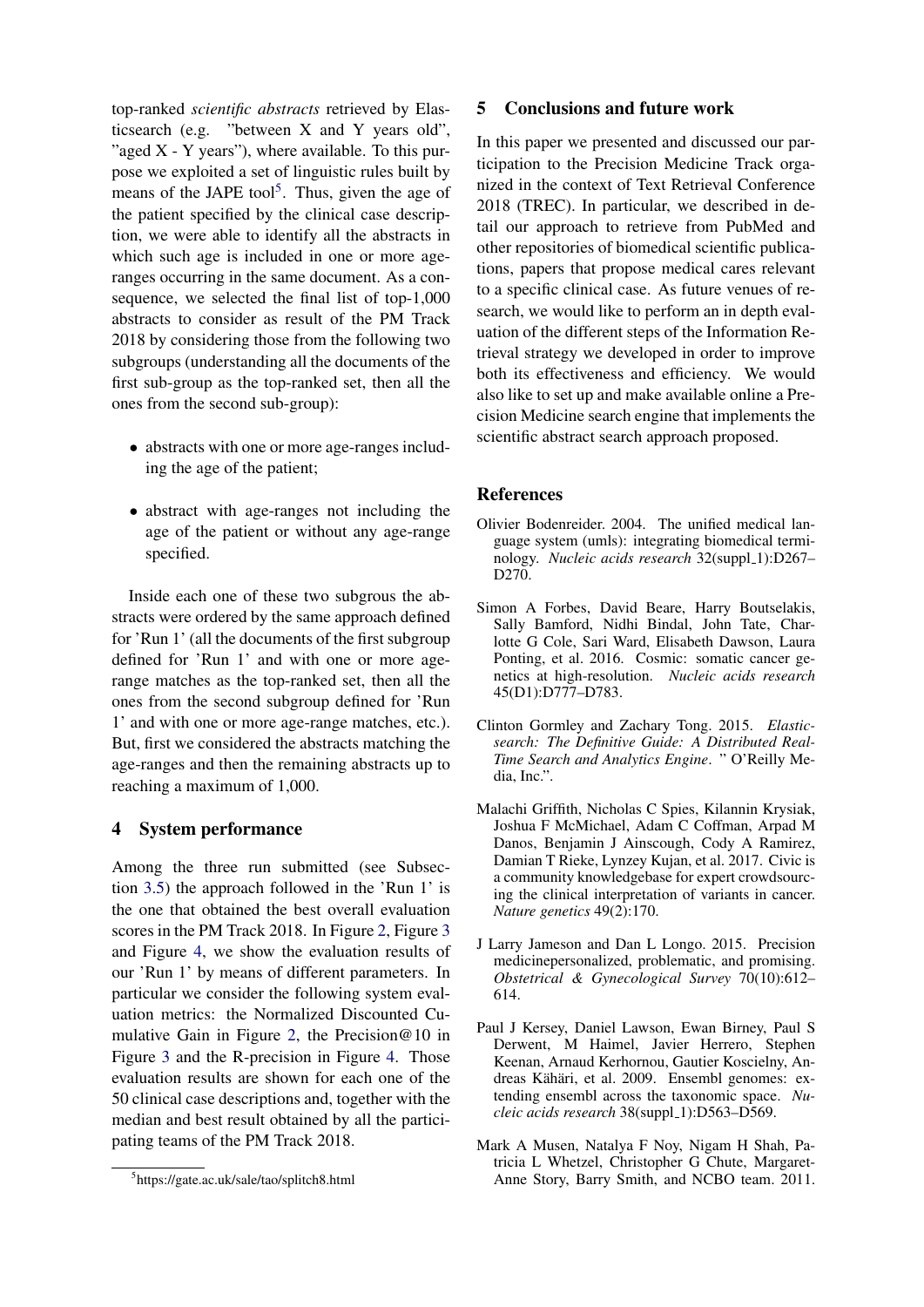

<span id="page-9-1"></span>Figure 2: Inferred Normalized Discounted Cumulative Gain (infNDCG) of best run (RUN 1) per topic (together with median and best infNDCG among all PM Track runs)



<span id="page-9-2"></span>Figure 3: Precision@10 (P10) of best run (RUN 1) per topic (together with median and best P10 among all PM Track runs)

The national center for biomedical ontology. *Journal of the American Medical Informatics Association* 19(2):190–195.

<span id="page-9-0"></span>David Tamborero, Carlota Rubio-Perez, Jordi Deu-Pons, Michael P Schroeder, Ana Vivancos, Ana Rovira, Ignasi Tusquets, Joan Albanell, Jordi Rodon, Josep Tabernero, et al. 2018. Cancer genome interpreter annotates the biological and clinical relevance of tumor alterations. *Genome medicine* 10(1):25.